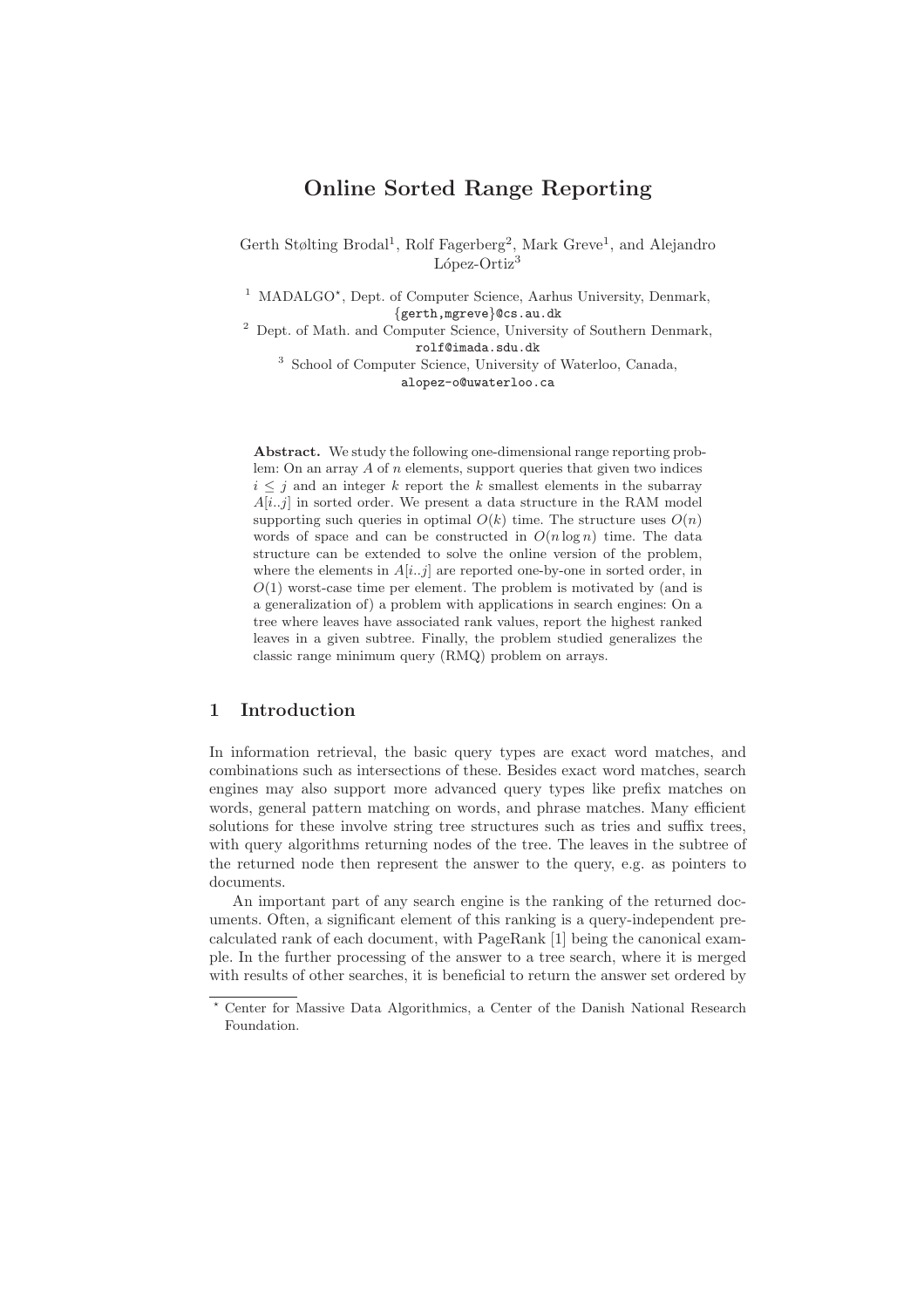the pre-calculated rank, and even better if it is possible to generate an increasing prefix of this ordered set on demand. In short, we would like a functionality similar to storing at each node in the tree a list of the leaves in its subtree sorted by their pre-calculated rank, but without the prohibitive space cost incurred by this solution.

Motivated by the above example, we consider the following set of problems, listed in order of increasing generality. For each problem, an array  $A[0..n-1]$ of  $n$  numbers is given, and the task is to preprocess  $A$  into a space-efficient data structure that efficiently supports the query stated. A query consists of two indices  $i \leq j$ , and if applicable also an integer k.

#### Sorted range reporting:

Report the elements in  $A[i..j]$  in sorted order.

Sorted range selection:

Report the k smallest elements in  $A[i..j]$  in sorted order.

### Online sorted range reporting:

Report the elements in  $A[i..j]$  one-by-one in sorted order.

Note that if the leaves of a tree are numbered during a depth-first traversal, the leaves of any subtree form a consecutive segment of the numbering. By placing leaf number i at entry  $A[i]$ , and annotating each node of the tree by the maximal and minimal leaf number in its subtree, we see that the three problems above generalize our motivating problems on trees. The aim of this paper is to present linear space data structures with optimal query bounds for each of these three problems. We remark that the two last problems above also form a generalization of the well-studied range minimum query (RMQ) problem [2]. The RMQ problem is to preprocess an array A such that given two indices  $i \leq j$ , the minimum element in  $A[i..j]$  can be returned efficiently.

*Contributions:* We present data structures to support sorted range reporting queries in  $O(j - i + 1)$  time, sorted range selection queries in  $O(k)$  time, and online sorted range reporting queries in worst case  $O(1)$  time per element reported. For all problems the solutions take  $O(n)$  words of space and can be constructed in  $O(n \log n)$  time. We assume a unit-cost RAM whose operations include addition, subtraction, bitwise AND, OR, XOR, and left and right shifting and multiplication. Multiplication is not crucial to our constructions and can be avoided by the use of table lookup. By  $w$  we denote the word length in bits, and assume that  $w \geq \log n$ .

*Outline:* In the remainder of this section, we give definitions and simple constructions used extensively in the solution of all three problems. In Section 2, we give a simple solution to the sorted range reporting problem which illustrates some of the ideas used in our more involved solution of the sorted range selection problem. In Section 3, we present the main result of the paper which is our solution to the sorted range selection problem. Building on the solution to the previous problem, we give a solution to the online sorted range reporting problem in Section 4.

We now give some definitions and simple results used by our constructions.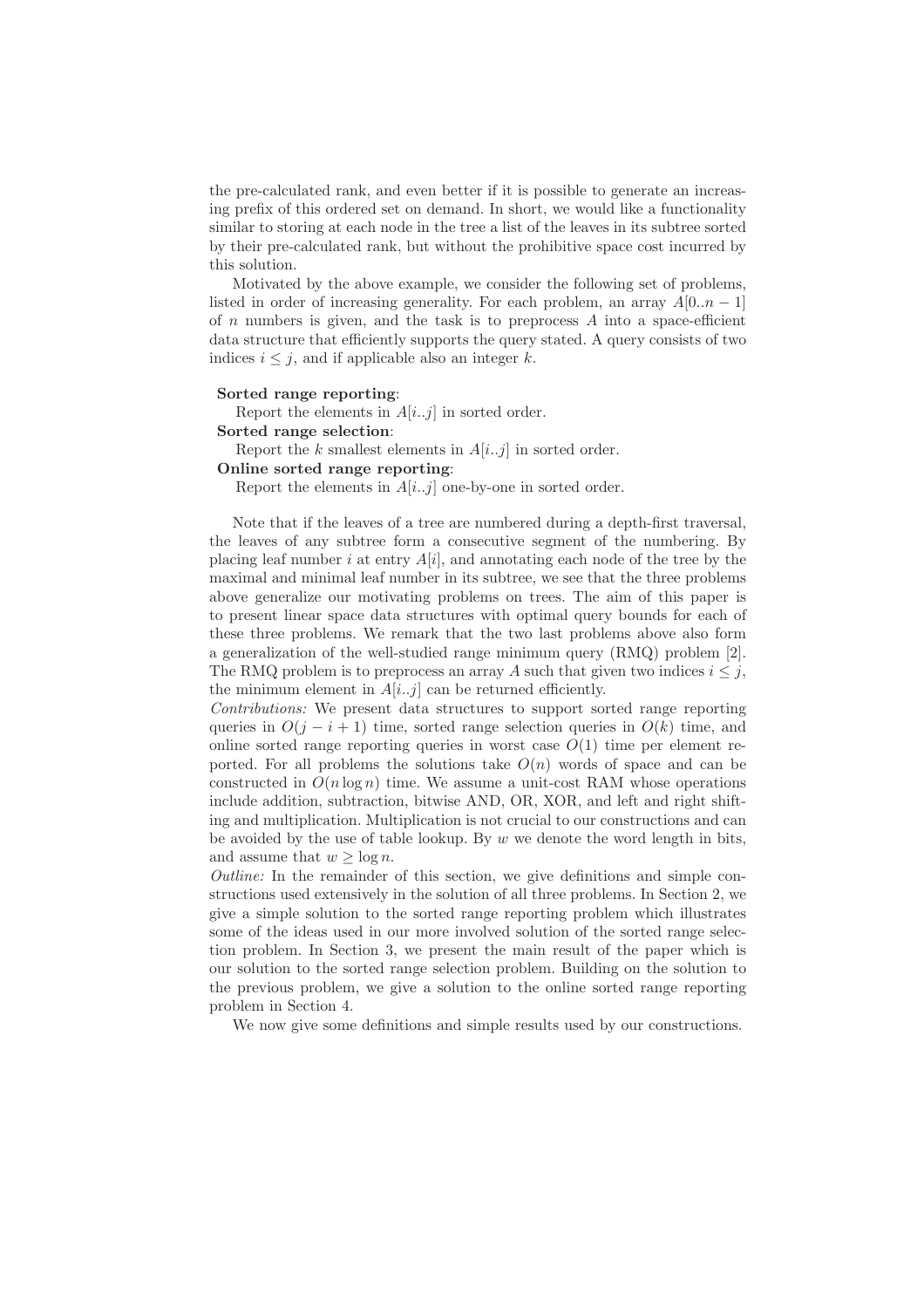Essential for our constructions to achieve overall linear space, is the standard trick of packing multiple equally sized items into words.

**Lemma 1.** Let X be a two-dimensional array of size  $s \times t$  where each entry  $X[i][j]$  *consists of*  $b \leq w$  *bits for*  $0 \leq i < s$  *and*  $0 \leq j < t$ *. We can store this using*  $O(stb + w)$  *bits, and access entries of* X *in*  $O(1)$  *time.* 

We often need an array of s secondary arrays, where the secondary arrays have variable lengths. For this, we simply pad these to have the length of the longest secondary array. For our applications we also need to be able to determine the length of a secondary array. Since a secondary array has length at most  $t$ , we need  $|\log t| + 1$  bits to represent the length. By packing the length of each secondary array as in Lemma 1, we get a total space usage of  $O(stb+s\log t+w)$  $O(stb + w)$  bits of space, and lookups can still be performed in  $O(1)$  time. We summarize this in a lemma.

Lemma 2. *Let* X *be an array of* s *secondary arrays, where each secondary array*  $X[i]$  *contains up to t elements, and each entry*  $X[i][j]$  *in a secondary array*  $X[i]$  *takes up*  $b \leq w$  *bits. We can store this using*  $O(stb + w)$  *bits of space and access an entry or length of a secondary array in* O(1) *time.*

*Complete binary trees:* Throughout this paper  $\mathcal T$  will denote a complete binary tree with  $n$  leaves where  $n$  is a power of two. We number the nodes as in binary heaps: the root has index 1, and an internal node with index  $x$  has left child  $2x$ , right child  $2x + 1$  and parent  $|x/2|$ . Below, we identify a node by its number.

We let  $\mathcal{T}_u$  denote the subtree of T rooted at node u, and  $h(\mathcal{T}_u)$  the *height* of the subtree  $\mathcal{T}_u$ , with heights of leaves defined to be 0. The height of a node  $h(u)$ is defined to be  $h(T_u)$ , and *level*  $\ell$  of  $\mathcal T$  is defined to be the set of nodes with height  $\ell$ . The height  $h(u)$  of a node u can be found in  $O(1)$  time as  $h(T) - d(u)$ , where  $d(u)$  is the *depth* of node u. The depth  $d(u)$  of a node u can be found by computing the index of the most significant bit set in  $u$  (the root has depth 0). This can be done in  $O(1)$  time and space using multiplications [3], or in  $O(1)$ time and  $O(n)$  space without multiplications, by using a lookup table mapping every integer from  $0 \dots 2n - 1$  to the index of its most significant bit set.

To navigate efficiently in  $\mathcal T$ , we explain a few additional operations that can be performed in  $O(1)$  time. First we define anc $(u, \ell)$  as the  $\ell$ <sup>th</sup> ancestor of the node u, where anc $(u, 0) = u$  and anc $(u, \ell) =$  parent $(\text{anc}(u, \ell - 1))$ . Note that anc $(u, \ell)$  can be computed in  $O(1)$  time by right shifting u  $\ell$  times. Finally, we note that we can find the leftmost leaf in a subtree  $\mathcal{T}_u$  in  $O(1)$  time by left shifting u  $h(u)$  times. Similarly we can find the rightmost leaf in a subtree  $\mathcal{T}_u$  in  $O(1)$  time by left shifting u  $h(u)$  times, and setting the bits shifted to 1 using bitwise OR.

*LCA queries in complete binary trees:* An important component in our construction is finding the lowest common ancestor (LCA) of two nodes at the same depth in a complete binary tree in  $O(1)$  time. This is just anc $(u, \ell)$  where  $\ell$  is the index of the most significant bit set in the word  $u$  XOR  $v$ .

*Selection in sorted arrays:* The following theorem due to Frederickson and Johnson [4] is essential to our construction in Section 3.4.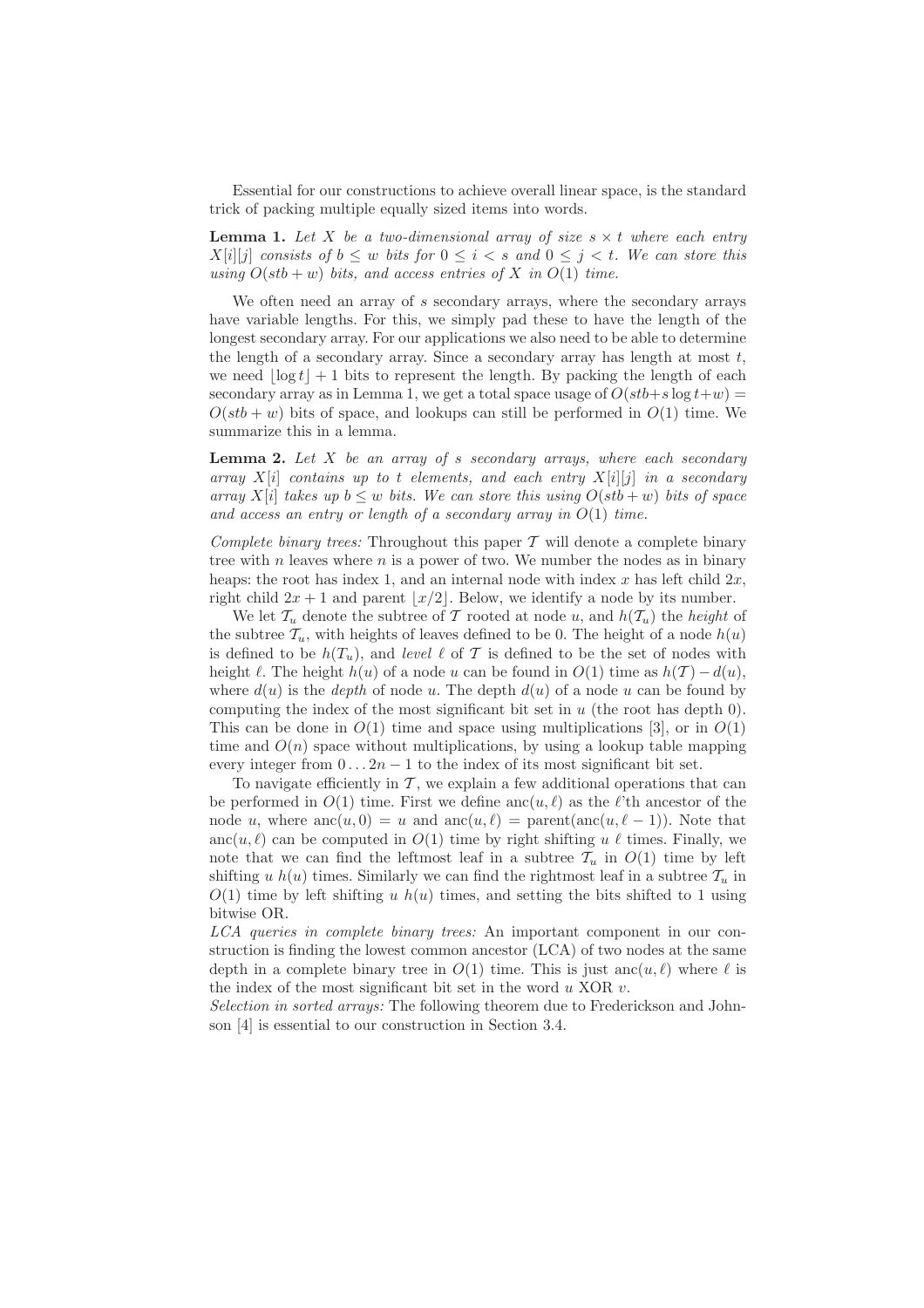Theorem 1. *Given* m *sorted arrays, we can find the overall* k *smallest elements in time*  $O(m+k)$ *.* 

*Proof.* By Theorem 1 in [4] with  $p = \min(m, k)$  we can find the k'th smallest element in time  $O(m + p \log(k/p)) = O(m + k)$  time. When we have the k'th smallest element  $x$ , we can go through each of the  $m$  sorted arrays and select elements that are  $\leq x$  until we have collected k elements or exhausted all lists. This takes time  $O(m + k)$ . □

### 2 Sorted range reporting

In this section, we give a simple solution to the sorted range reporting problem with query time  $O(j - i + 1)$ . The solution introduces the concept of *local rank labellings* of elements, and shows how to combine this with radix sorting to answer sorted range reporting queries. These two basic techniques will be used in a similar way in the solution of the more general sorted range selection problem in Section 3.

We construct local rank labellings for each r in  $0 \dots \lceil \log \log n \rceil$  as follows (the rank of an element x in a set X is defined as  $|\{y \in X \mid y < x\}|$ ). For each r, the input array is divided into  $\lceil n/2^{2^r} \rceil$  consecutive subarrays each of size  $2^{2^r}$ (except possibly the last subarray), and for each element  $A[x]$  the r'th local rank labelling is defined as its rank in the subarray  $A[[x/2^{2^r}]2^{2^r}...(x/2^{2^r}]+1)2^{2^r}-1]$ . Thus, the r'th local rank for an element  $A[x]$  consists of  $2^r$  bits. Using Lemma 1 we can store all local rank labels of length  $2^r$  using space  $O(n2^r + w)$  bits. For all [ $\log \log n$ ] local rank labellings, the total number of bits used is  $O(w \log \log n +$  $n \log n = O(nw)$  bits. All local rank labellings can be built in  $O(n \log n)$  time while performing mergesort on  $A$ . The r'th structure is built by writing out the sorted lists, when we reach level  $2^r$ . Given a query for  $k = j - i + 1$  elements, we find the r for which  $2^{2^{r-1}} < k \leq 2^{2^r}$ . Since each subarray in the r'th local rank labelling contains  $2^{2^r}$  elements, we know that i and j are either in the same or in two consecutive subarrays. If  $i$  and  $j$  are in consecutive subarrays, we compute the start index of the subarray where the index j belongs, i.e.  $x = |j|/2^{2^r} \cdot 2^{2^r}$ . We then radix sort the elements in  $A[i..x-1]$  using the local rank labels of length  $2^r$ . This can be done in  $O(k)$  time using two passes by dividing the  $2^r$  bits into two parts of  $2^{r-1}$  bits each, since  $2^{2^{r-1}} < k$ . Similarly we radix sort the elements from  $A[x..j]$  using the labels of length  $2^r$  in  $O(k)$  time. Finally, we merge these two sorted sequences in  $O(k)$  time, and return the k smallest elements. If i and j are in the same subarray, we just radix sort  $A[i..j]$ .

## 3 Sorted range selection

Before presenting our solution to the sorted range selection problem we note that if we do not require the output of a query to be sorted, it is possible to get a conceptually simple solution with  $O(k)$  query time using  $O(n)$  preprocessing time and space. First build a data structure to support range minimum queries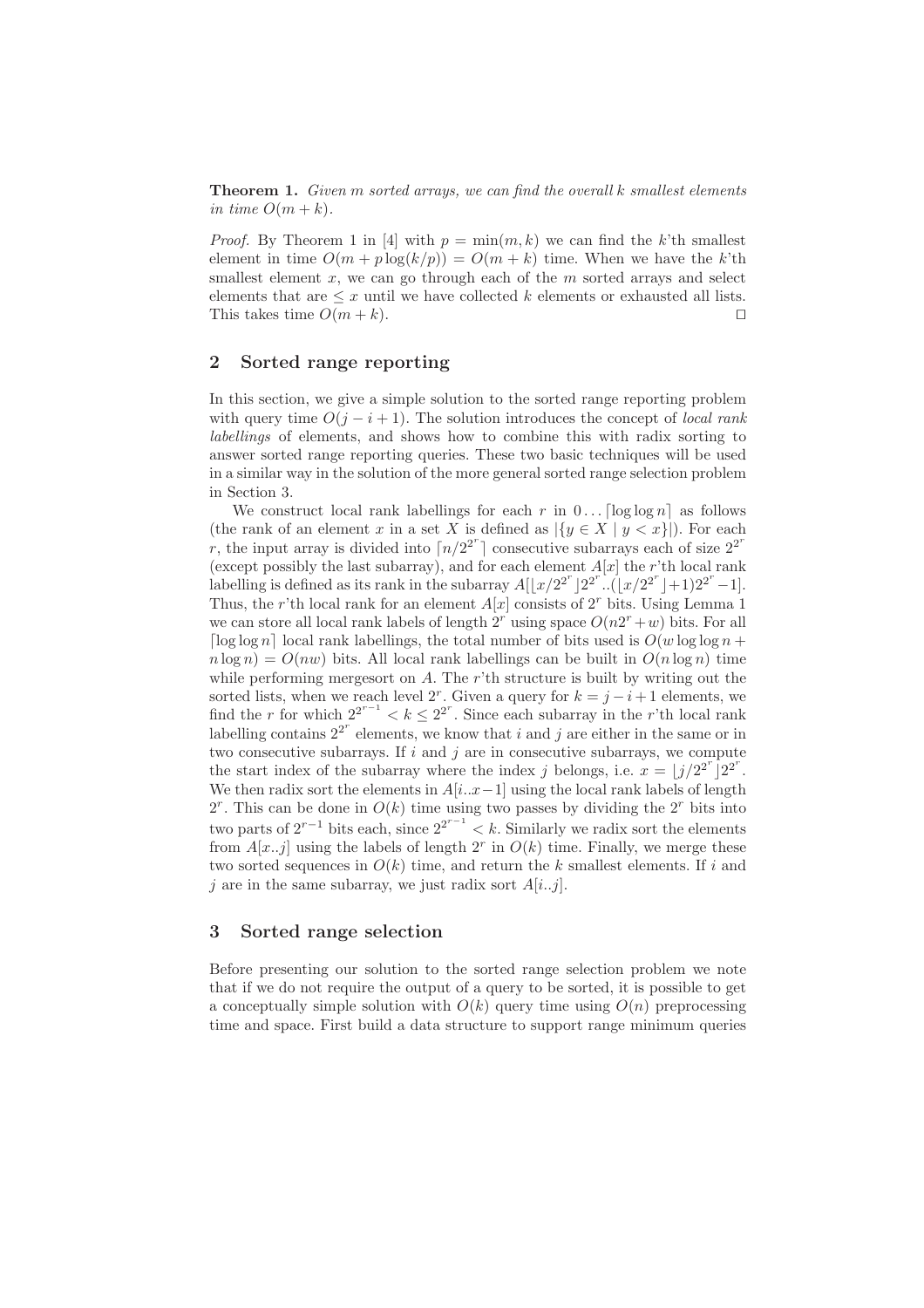in  $O(1)$  time using  $O(n)$  preprocessing time and space [2]. Given a query on  $A[i..j]$  with parameter k, we lazily build the Cartesian tree [5] for the subarray  $A[i..j]$  using range minimum queries. The Cartesian tree is defined recursively by choosing the root to be the minimum element in  $A[i..j]$ , say  $A[x]$ , and recursively constructing its left subtree using  $A[i..x-1]$  and its right subtree using  $A[x+1..j]$ . By observing that the Cartesian tree is a heap-ordered binary tree storing the elements of  $A[i..j]$ , we can use the heap selection algorithm of Frederickson [6] to select the k smallest elements in  $O(k)$  time. Thus, we can find the k smallest elements in  $A[i..j]$  in *unsorted* order in  $O(k)$  time.

In the remainder of this section, we present our data structure for the sorted range selection problem. The data structure supports queries in  $O(k)$  time, uses  $O(n)$  words of space and can be constructed in  $O(n \log n)$  time. When answering a query we choose to have our algorithm return the indices of the elements of the output, and not the actual elements. Our solution consists of two separate data structures for the cases where  $k \leq |\log n/(2 \log \log n)^2|$  and  $k > |\log n/(2\log\log n)^2|$ . The data structures are described in Sections 3.3 and 3.4 respectively. In Sections 3.1 and 3.2, we present simple techniques used by both data structures. In Section 3.1, we show how to decompose sorted range selection queries into a constant number of smaller ranges, and in Section 3.2 we show how to answer a subset of the queries from the decomposition by precomputing the answers. In Section 3.5, we describe how to build our data structures.

### 3.1 Decomposition of queries

For both data structures described in Sections 3.3 and 3.4, we consider a complete binary tree  $\mathcal T$  with the leaves storing the input array  $A$ . We assume without loss of generality that the size n of A is a power of two. Given an index i for  $0 \leq i \leq n$ into A we denote the corresponding leaf in T as leaf[i] =  $n + i$ . For a node x in T, we define the canonical subset  $C_x$  as the leaves in  $\mathcal{T}_x$ . For a query range  $A[i..j]$ , we let  $u = \text{leaf}[i], v = \text{leaf}[j]$ , and  $w = \text{LCA}(u, v)$ . On the two paths from the two leaves to their LCA  $w$  we get at most  $2 \log n$  disjoint canonical subsets, whose union represents all elements in  $A[i..j]$ , see Figure 1(a).

For a node x we define the sets  $\mathcal{R}(x,\ell)$  (and  $\mathcal{L}(x,\ell)$ ) as the union of the canonical subsets of nodes rooted at the right (left for  $\mathcal{L}$ ) children of the nodes on the path from x to the ancestor of x at level  $\ell$ , but excluding the canonical subsets of nodes that are on this path, see Figure  $1(a)$ . Using the definition of the sets R and L, we see that the set of leaves strictly between leaves u and v is equal to  $\mathcal{R}(u, h(w)-1) \cup \mathcal{L}(v, h(w)-1)$ . In particular, we will decompose queries as shown in Figure 1(b). Assume L is a fixed level in  $\mathcal{T}$ , and that the LCA w is at a level > L. Define the ancestors  $u' = \text{anc}(u, L)$  and  $v' = \text{anc}(v, L)$  of u and v at level L. We observe that the query range, i.e. the set of leaves strictly between leaves  $u$ and v can be represented as  $\mathcal{R}(u,L) \cup \mathcal{R}(u',h(w)-1) \cup \mathcal{L}(v',h(w)-1) \cup \mathcal{L}(v,L)$ . In the case that the LCA  $w$  is below or at level  $L$ , the set of leaves strictly between u and v is equal to  $\mathcal{R}(u, h(w) - 1) \cup \mathcal{L}(v, h(w) - 1)$ .

Hence to answer a sorted range selection query on  $k$  elements, we need only find the k smallest elements in sorted order of each of these at most four sets,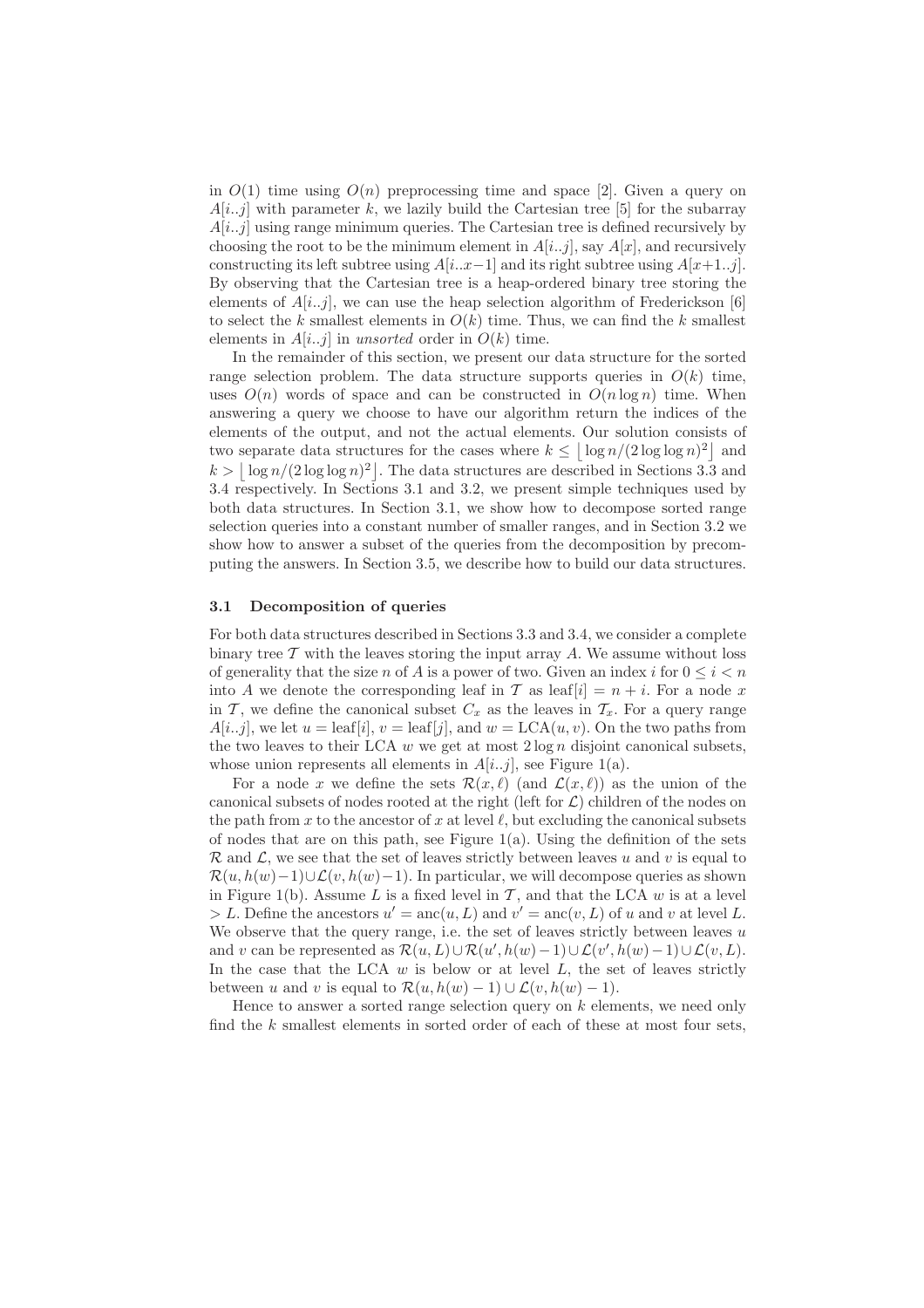

(a) The shaded parts and the leaves  $u$  and  $v$  cover the query range.



(b) Decomposition of a query range into four smaller ranges by cutting the tree at level L.

Fig. 1. Query decomposition.

and then select the k overall smallest elements in sorted order (including the leaves u and v). Assuming we have a sorted list over the k smallest elements for each set, this can be done in  $O(k)$  time by merging the sorted lists (including  $u$  and  $v$ ), and extracting the  $k$  smallest of the merged list. Thus, assuming we have a procedure for finding the k smallest elements in each set in  $O(k)$  time, we obtain a general procedure for sorted range queries in  $O(k)$  time.

The above decomposition motivates the definition of *bottom* and *top* queries relative to a fixed level L. A *bottom* query on k elements is the computation of the k smallest elements in sorted order in  $\mathcal{R}(x,\ell)$  (or  $\mathcal{L}(x,\ell)$ ) where x is a leaf and  $\ell \leq L$ . A *top* query on k elements is the computation of the k smallest elements in sorted order in  $\mathcal{R}(x,\ell)$  (or  $\mathcal{L}(x,\ell)$ ) where x is a node at level L. From now on we only state the level L where we cut  $\mathcal T$ , and then discuss how to answer bottom and top queries in  $O(k)$  time, i.e. implicitly assuming that we use the procedure described in this section to decompose the original query, and obtain the final result from the answers to the smaller queries.

## 3.2 Precomputing answers to queries

We now describe a simple solution that can be used to answer a subset of possible queries, where a query is the computation of the  $k$  smallest elements in sorted order of  $\mathcal{R}(x,\ell)$  or  $\mathcal{L}(x,\ell)$  for some node x and a level  $\ell$ , where  $\ell \geq h(x)$ . The solution works by precomputing answers to queries. We apply this solution later on to solve some of the cases that we split a sorted range selection query into.

Let  $x$  be a fixed node, and let  $y$  and  $K$  be fixed integer thresholds. We now describe how to support queries for the k smallest elements in sorted order of  $\mathcal{R}(x,\ell)$  (or  $\mathcal{L}(x,\ell)$ ) where  $h(x) \leq \ell \leq y$  and  $k \leq K$ . We precompute the answer to all queries that satisfy the constraints set forth by  $K$  and  $y$  by storing two arrays  $R_x$  and  $L_x$  for the node x. In  $R_x[\ell]$ , we store the indices of the K smallest leaves in sorted order of  $\mathcal{R}(x,\ell)$ . The array  $L_x$  is defined symmetrically. We summarize this solution in a lemma, where we also discuss the space usage and how to represent indices of leaves.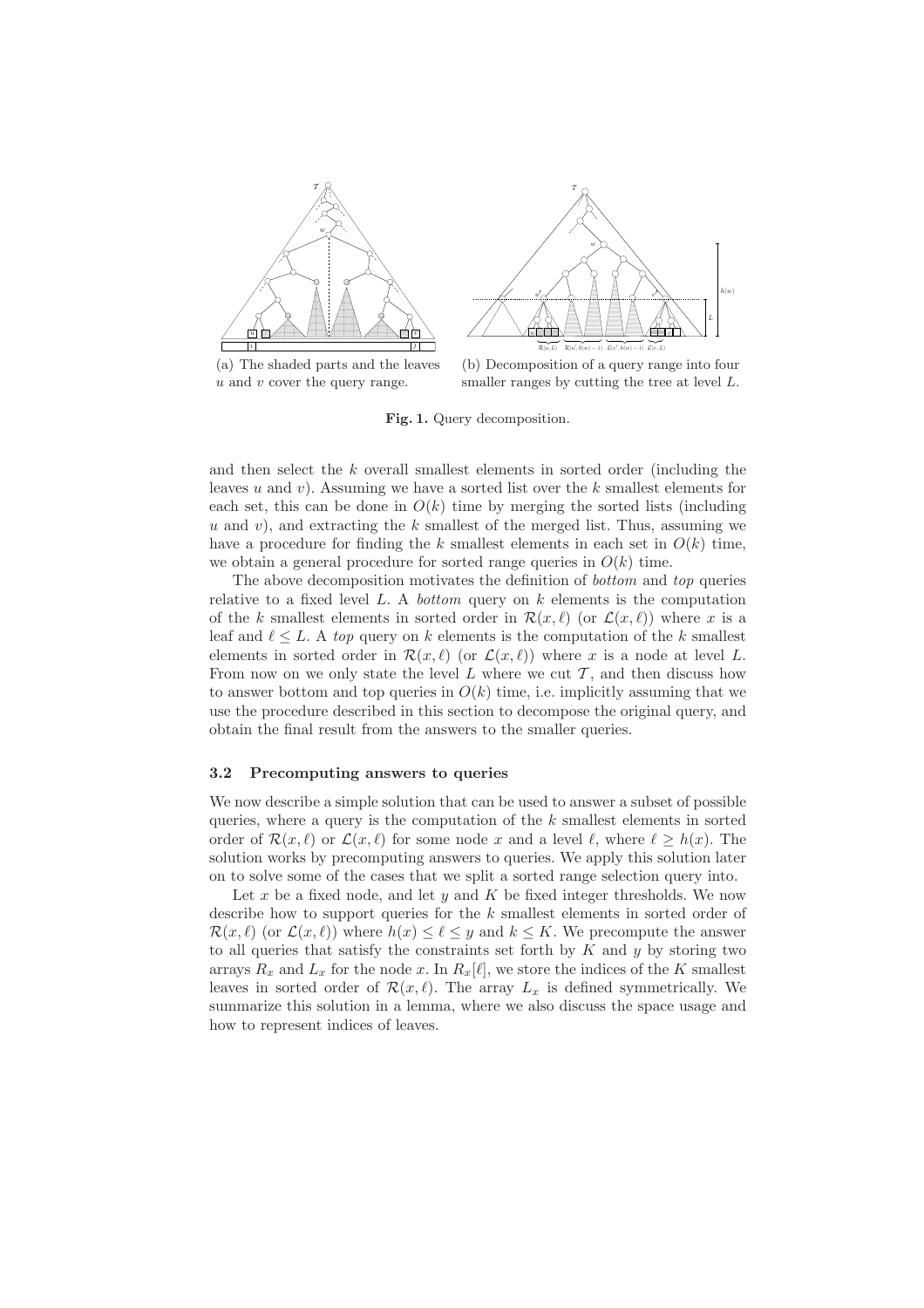**Lemma 3.** For a fixed node x and fixed parameters y and K, where  $y \geq h(x)$ , we *can store*  $R_x$  *and*  $L_x$  *using*  $O(Ky^2 + w)$  *bits of space. Queries for the* k *smallest elements in sorted order in*  $\mathcal{R}(x,\ell)$  *(or*  $\mathcal{L}(x,\ell)$ *) can be supported in time*  $O(k)$ *provided*  $k \leq K$  *and*  $h(x) \leq \ell \leq y$ *.* 

*Proof.* By storing indices relative to the index of the rightmost leaf in  $\mathcal{T}_x$ , we only need to store y bits per element in  $R_x$  and  $L_x$ . We can store the two arrays  $R_x$  and  $L_x$  with a space usage of  $O(Ky^2+w)$  bits using Lemma 2. When reading an entry, we can add the index of the rightmost leaf in  $\mathcal{T}_x$  in  $O(1)$  time. The k smallest elements in  $\mathcal{R}(x,\ell)$  can be reported by returning the k first entries in  $R_x[\ell]$  (and similarly for  $L_x[\ell]$ ). □

# 3.3 Solution for  $k \leq |\log n/(2\log\log n)^2|$

In this section, we show how to answer queries for  $k \leq |\log n/(2 \log \log n)^2|$ . Having discussed how to decompose a query into bottom and top queries in Section 3.1, and how to answer queries by storing precomputed answers in Section 3.2, this case is now simple to explain.

**Theorem 2.** For  $k \leq |\log n/(2 \log \log n)^2|$ , we can answer sorted range selec*tion queries in* O(k) *time using* O(n) *words of space.*

*Proof.* We cut  $\mathcal T$  at level  $2|\log \log n|$ . A bottom query is solved using the construction in Lemma 3 with  $K = |\log n/(2 \log \log n)^2|$  and  $y = 2\lfloor \log \log n \rfloor$ . The choice of parameters is justified by the fact that we cut  $\mathcal T$  at level  $2|\log\log n|$ , and by assumption  $k \leq |\log n/(2 \log \log n)^2|$ . As a bottom query can be on any of the n leaves, we must store arrays  $L_x$  and  $R_x$  for each leaf as described in Lemma 3. All  $R_x$  structures are stored in one single array which is indexed by a leaf x. Using Lemma 3 the space usage for all  $R_x$  becomes  $O(n(w + |\log n/(2 \log \log n)^2|(2 \log \log n))^2) = O(n(w + \log n)) = O(nw)$  bits (and similarly for  $L_x$ ). For the top query, we for all nodes x at level  $2|\log \log n|$ use the same construction with  $K = |\log n/(2 \log \log n)^2|$  and  $y = \log n$ . As we only have  $n/2^{2\lfloor \log \log n \rfloor} = \Theta(n/(\log n)^2)$  nodes at level  $2\lfloor \log \log n \rfloor$ , the space usage becomes  $O(\frac{n}{(\log n)^2}(w + \lfloor \log n/(2 \log \log n)^2 \rfloor (\log n)^2)) = O(n(w + \log n)) =$  $O(nw)$  bits (as before we store all the  $R_x$  structures in one single array, which is indexed by a node x, and similarly for  $L_x$ ). For both query types the  $O(k)$  time bound follows from Lemma 3. ⊓⊔

# 3.4 Solution for  $k > |\log n/(2\log\log n)^2|$

In this case, we build  $O(\log \log n)$  different structures each handling some range of the query parameter  $k$ . The r'th structure is used to answer queries for  $2^{2^r} < k \leq 2^{2^{r+1}}$ . Note that no structure is required for r satisfying  $2^{2^{r+1}} \leq$  $|\log n/(2\log\log n)^2|$  since this is handled by the case  $k \leq |\log n/(2\log\log n)^2|$ .

The r'th structure uses  $O(w + n(2^r + w/2^r))$  bits of space, and supports sorted range selection queries in  $O(2^{2^r} + k)$  time for  $k \leq 2^{2^{r+1}}$ . The total space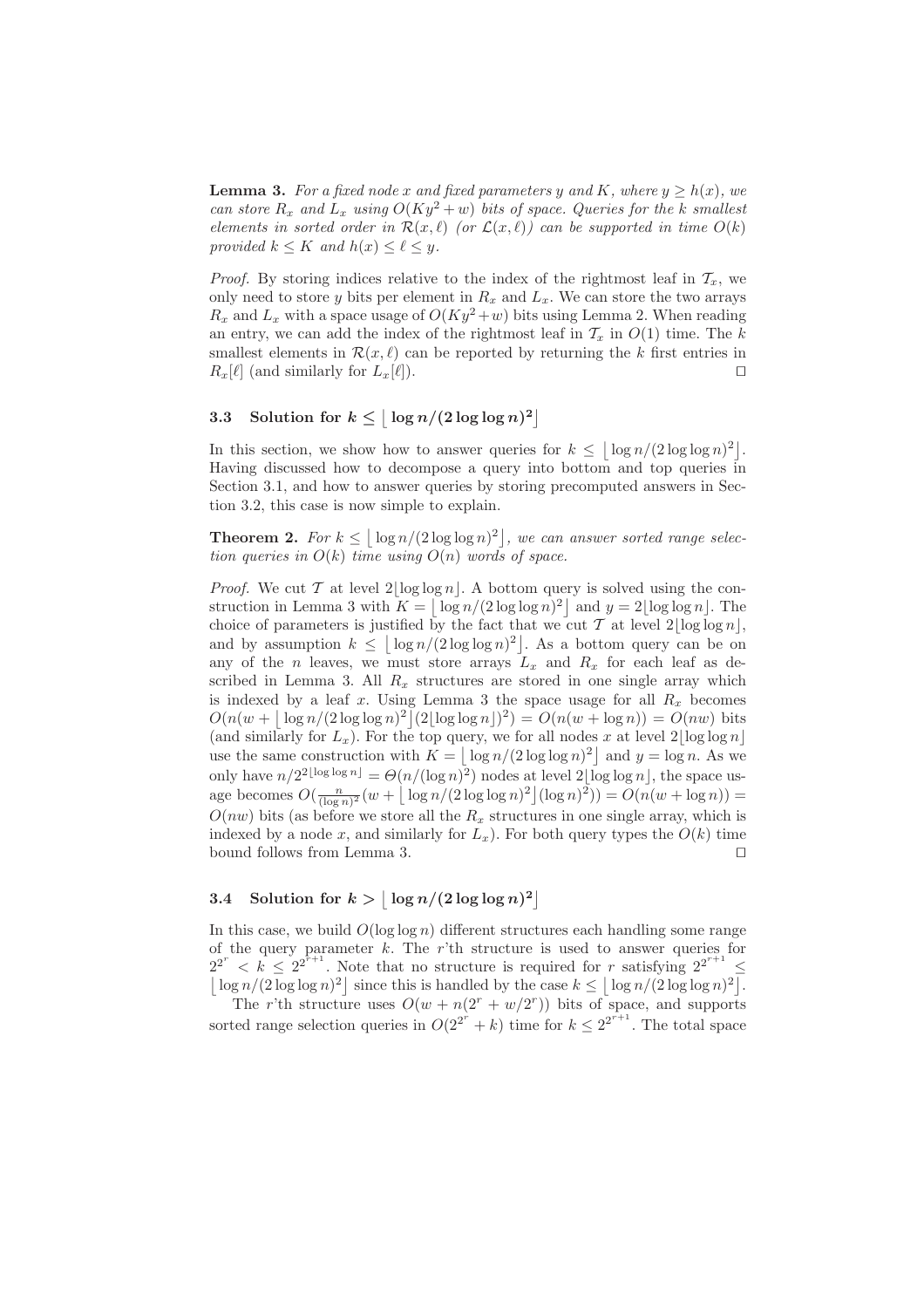usage of the  $O(\log \log n)$  structures becomes  $O(w \log \log n + n \log n + nw)$  bits, i.e.  $O(n)$  words, since  $r \leq \lceil \log \log n \rceil$ . Given a sorted range selection query, we find the right structure. This can be done in done in  $o(k)$  time. Finally, we query the *r*'th structure in  $O(2^{2^r} + k) = O(k)$  time, since  $2^{2^{r}} \leq k$ .

In the r'th structure, we cut  $\mathcal T$  at level  $2^r$  and again at level  $7 \cdot 2^r$ . By generalizing the idea of decomposing queries as explained in Section 3.1, we split the original sorted range selection query into three types of queries, namely *bottom, middle* and *top* queries. We define  $u'$  as the ancestor of u at level  $2^r$ and  $u''$  as the ancestor of u at level  $7 \cdot 2^r$ . We define  $v'$  and  $v''$  in the same way for v. When the level of  $w = LCA(u, v)$  is at a level  $> 7 \cdot 2^r$ , we see that the query range (i.e. all the leaves strictly between the leaves  $u$  and  $v$ ) is equal to  $\mathcal{R}(u,2^r) \cup \mathcal{R}(u',7\cdot 2^r) \cup \mathcal{R}(u'',h(w)-1) \cup \mathcal{L}(v'',h(w)-1) \cup \mathcal{L}(v',7\cdot 2^r) \cup \mathcal{L}(v,2^r).$ In the case that  $w$  is below or at level  $7 \cdot 2^r$ , we can use the decomposition as in Section 3.1. In the following we focus on describing how to support each type of query in  $O(2^{2^r} + k)$  time.

*Bottom query:* A bottom query is a query on a leaf u for  $\mathcal{R}(u, \ell)$  (or  $\mathcal{L}(u, \ell)$ ) where  $\ell \leq 2^r$ . For all nodes x at level  $2^r$ , we store an array  $S_x$  containing the canonical subset  $C_x$  in sorted order. Using Lemma 1 we can store the  $S_x$  arrays for all x using  $O(n2^r + w)$  bits as each leaf can be indexed with 2<sup>r</sup> bits (relative to the leftmost leaf in  $\mathcal{T}_x$ ). Now, to answer a bottom query we make a linear pass through the array  $S_{\text{anc}(u,2^r)}$  discarding elements that are not within the query range. We stop once we have  $k$  elements, or we have no more elements left in the array. This takes  $O(2^{2^r} + k)$  time.

Top query: A top query is a query on a node x at level  $7 \cdot 2^r$  for  $\mathcal{R}(x,\ell)$  (or  $\mathcal{L}(x,\ell)$  where  $7 \cdot 2^r < \ell \leq \log n$ . We use the construction in Lemma 3 with  $K = 2^{2^{r+1}}$  and  $y = \log n$ . We have  $n/(2^{7 \cdot 2^r})$  nodes at level  $7 \cdot 2^r$ , so to store all structures at this level the total number of bits of space used is

$$
O\left(\frac{n}{2^{7\cdot 2^r}}(w+2^{2^{r+1}}(\log n)^2)\right) = O\left(n\frac{w}{2^r} + \frac{n}{2^{5\cdot 2^r}}(\log n)^2\right)
$$
  
= 
$$
O\left(n\frac{w}{2^r} + \frac{n}{\left\lfloor \log n/(2\log \log n)^2 \right\rfloor^{5/2}}(\log n)^2\right) = O\left(n\frac{w}{2^r}\right) ,
$$

where we used that  $\left| \log n/(2 \log \log n)^2 \right| < k \leq 2^{2^{r+1}}$ . By Lemma 3 a top query takes  $O(k)$  time.

*Middle query:* A middle query is a query on a node z at level  $2^r$  for  $\mathcal{R}(z,\ell)$  (or  $\mathcal{L}(z,\ell)$  with  $2^r < \ell \leq 7 \cdot 2^r$ . For all nodes x at level  $2^r$ , let  $\min_x = \min C_x$ . The idea in answering middle queries is as follows. Suppose we could find the nodes at level  $2^r$  corresponding to the up to k smallest  $\min_x$  values within the query range. To answer a middle query, we would only need to extract the k overall smallest elements from the up to k corresponding sorted  $S<sub>x</sub>$  arrays of the nodes, we just found. The insight is that both subproblems mentioned can be solved using Theorem 1 as the key part. Once we have the  $k$  smallest elements in the middle query range, all that remains is to sort them.

We describe a solution in line with the above idea. For each node  $x$  at levels  $2^r$  to  $7 \cdot 2^r$ , we have a sorted array  $\mathcal{M}_x^r$  of all nodes  $x'$  at level  $2^r$  in  $\mathcal{T}_x$  sorted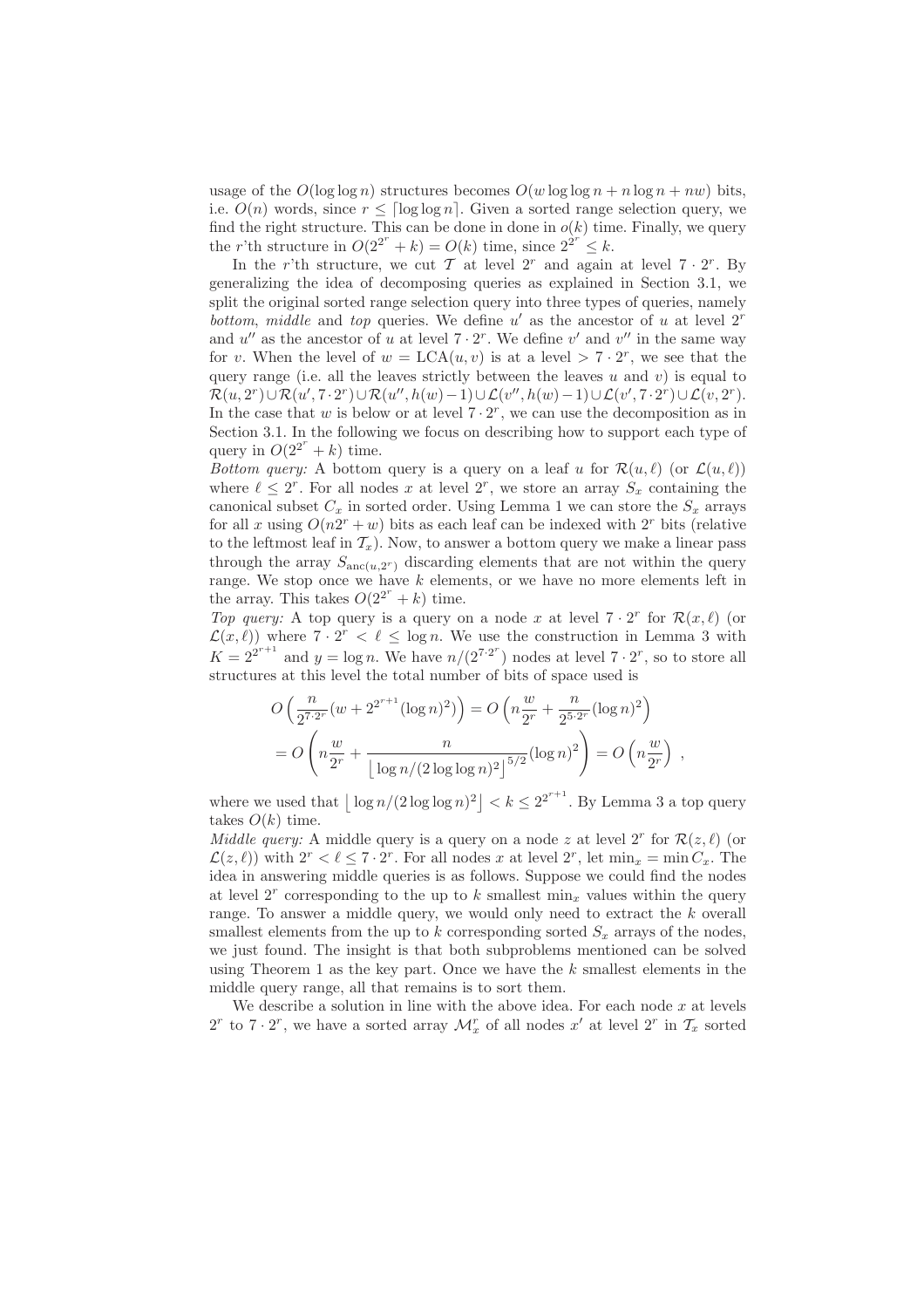with respect to the  $\min_{x'}$  values. To store the  $\mathcal{M}_x^r$  arrays for all x, the space required is  $O(\frac{n}{2^{2r}} \cdot 6 \cdot 2^r) = O(\frac{n}{2r})$  words (i.e.  $O(n\frac{w}{2r}$  bits), since we have  $\frac{n}{2^{2r}}$ nodes at level  $\overline{2}^r$ , and each such node will appear  $7 \cdot 2^r - 2^r = 6 \cdot 2^r$  times in an  $\mathcal{M}_x^r$  array (and to store the index of a node we use a word).

To answer a middle query for the k smallest elements in  $\mathcal{R}(z,\ell)$ , we walk  $\ell - 2^r$  levels up from z while collecting the  $\mathcal{M}^r_x$  arrays for the nodes x whose canonical subset is a part of the query range (at most  $6 \cdot 2^r$  arrays since we collect at most one per level). Using Theorem 1 we select the  $k$  smallest elements from the  $O(2^r)$  sorted arrays in  $O(2^r + k) = O(k)$  time (note that there may not be  $k$  elements to select, so in reality we select up to  $k$  elements). This gives us the k smallest  $\min_{x'}$  values of the nodes  $x'_1, x'_2, \ldots, x'_k$  at level  $2^r$  that are within the query range. Finally, we select the  $k$  overall smallest elements of the sorted arrays  $S_{x'_1}, S_{x'_2}, \ldots, S_{x'_k}$  in  $O(k)$  time using Theorem 1. This gives us the k smallest elements of  $\mathcal{R}(z,\ell)$ , but not in sorted order. We now show how to sort these elements in  $O(k)$  time. For every leaf u, we store its local rank relative to  $C_{u''}$ , where  $u''$  is the the ancestor of u at level  $7 \cdot 2^r$ . Since each subtree  $\mathcal{T}_{u''}$ contains  $2^{7\cdot 2^r}$  leaves, we need  $7 \cdot 2^r$  bits to index a leaf (relative to the leftmost leaf in  $T_{u''}$ ). We store all local rank labels of length  $7 \cdot 2^r$  in a single array, and using Lemma 1 the space usage becomes  $O(n2^r + w)$  bits. Given  $O(k)$  leaves from  $C_x$  for a node x at level  $7 \cdot 2^r$ , we can use the local rank labellings of the leaves of length  $7 \cdot 2^r$  bits to radix sort them in  $O(k)$  time (for the analysis we use that  $2^{2^r} < k$ ). This completes how to support queries.

#### 3.5 Construction

In this section, we show how to build the data structures in Sections 3.3 and 3.4 in  $O(n \log n)$  time using  $O(n)$  extra words of space. The structures to be created for node x are a subset of the possible structures  $S_x$ ,  $\mathcal{M}_x^r$ ,  $R_x[\ell]$ ,  $L_x[\ell]$  (where  $\ell$  is a level above x), and the local rank labellings. In total, the structures to be created store  $O(n \frac{\log n}{\log \log n})$  elements which is dominated by the number of elements stored in the  $R_x$  and  $L_x$  structures for all leaves in Section 3.3. The general idea in the construction is to perform mergesort bottom up on  $\mathcal T$  (levelby-level) starting at the leaves. The time spent on mergesort is  $O(n \log n)$ , and we use  $O(n)$  words of space for the mergesort as we only store the sorted lists for the current and previous level. Note that when visiting a node  $x$  during mergesort the set  $C_x$  has been sorted, i.e. we have computed the array  $S_x$ . The structures  $S_x$  and  $\mathcal{M}_x^r$  will be constructed while visiting x during the traversal of T, while  $R_x[\ell]$  and  $L_x[\ell]$  will be constructed at the ancestor of x at level  $\ell$ . As soon as a set has been computed, we store it in the data structure, possibly in a packed manner. For the structures in Section 3.3, when visiting a node  $x$  at level  $\ell \leq 2|\log \log n|$  we compute for each leaf z in the right subtree of x the structure  $R_z[\ell] = R_z[\ell-1]$  (where  $R_z[0] = \emptyset$ ), and the structure  $L_z[\ell]$  containing the (up to)  $\lfloor \log n/(2\log \log n)^2 \rfloor$  smallest elements in sorted order of  $L_z[\ell-1] \cup S_{2x}$ . Both structures can be computed in time  $O(|\log n/(2\log \log n)^2|)$ . Symmetrically, we compute the same structures for all leaves  $z$  in the left subtree of  $x$ . In the case that x is at level  $\ell > 2/\log \log n$ , we compute for each node z at level  $2/\log \log n$